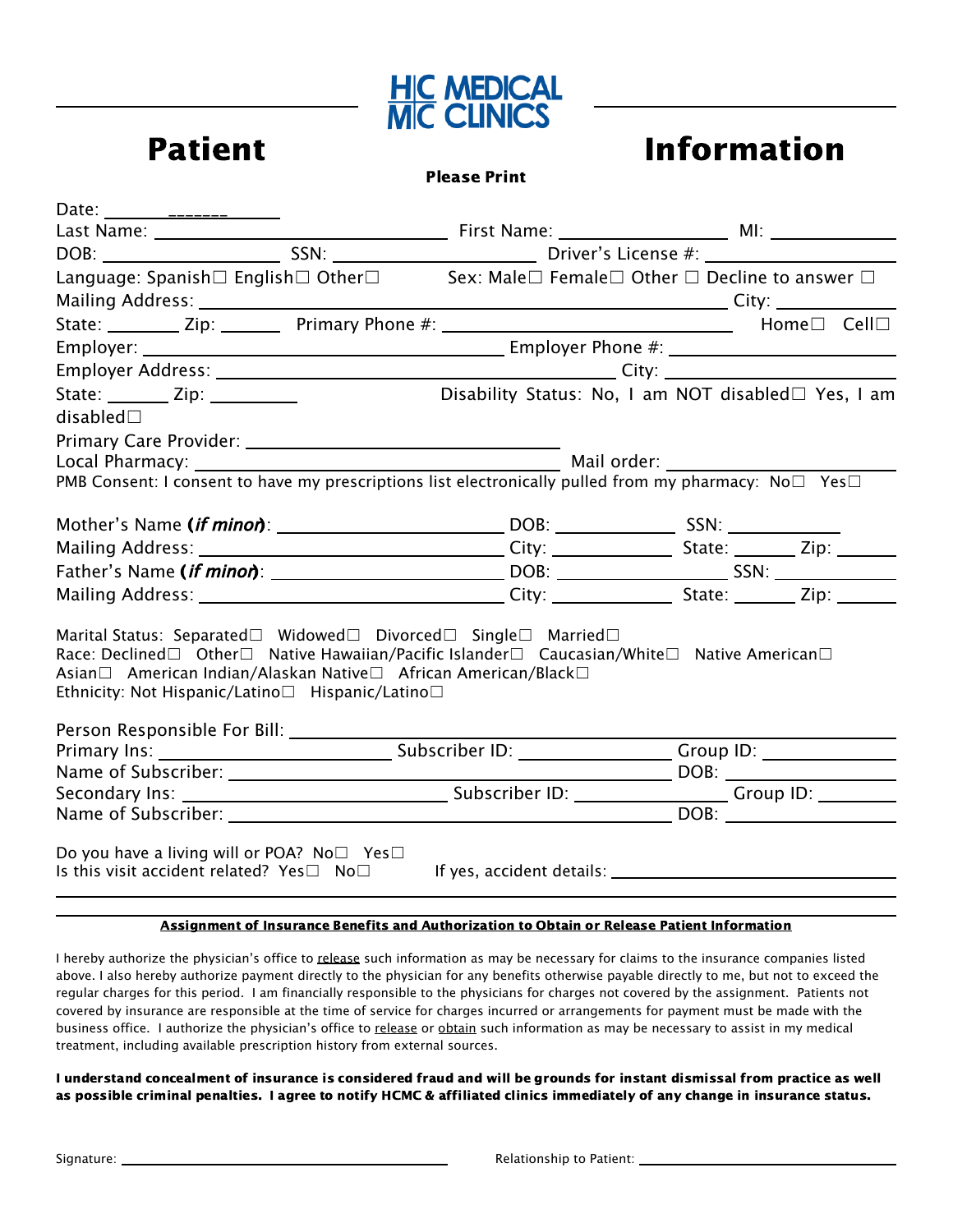

# Consent to Contact

We will need to contact you from time to time about your care at Henry County Medical Center or its affiliated clinics. To do so in the most effective manner, we ask that you provide us with your preferred phone number, workplace phone number, emergency contact and a number where they can be reached in case the need arises. We would also like you to include your email and preferred method of contact. Please help us update our records by providing the information below. Thank you.

|                                        | Home $\square$ Cell $\square$ |
|----------------------------------------|-------------------------------|
|                                        | Home $\square$ Cell $\square$ |
|                                        |                               |
|                                        |                               |
|                                        |                               |
| Emergency Contact Name & Phone Number: |                               |
| How is this person related to you?     |                               |

\*I give permission to HCMC Medical Clinics to disclose my Protected Health Information to the person I have listed above as my emergency contact. I understand that I may revoke or change this authorization at any time by filling out another "Consent to Contact" form.

|                                                                               | $No\square$ Yes $\square$ |  |
|-------------------------------------------------------------------------------|---------------------------|--|
| Preferred Communications: Email $\Box$ Telephone $\Box$ Text $\Box$<br>Email: |                           |  |

I, \_\_\_\_\_\_\_\_\_\_\_\_\_\_\_\_\_\_\_\_\_\_\_\_\_\_\_\_\_\_\_\_\_\_\_, acknowledge and agree that Henry County Medical Center or its affiliated clinics may contact me or my guardian via text (SMS) or voice communications at the telephone number(s) I have listed as my primary and secondary phone numbers for purposes of confirming or rescheduling appointments, for reporting the results of laboratory or diagnostic results, or for responding to or initiating communications related to my health care. I understand that messages may be left on an answering service or sent via email or SMS to a number or address I have provided in regards to my recent or upcoming visit(s), and automated messages communicating normal laboratory results may be delivered to any party answering the number(s) I have provided. I understand I have the right to request to opt-out of automated calls at any time.

I further acknowledge and agree that Henry County Medical Center and any affiliates or vendor thereof, including collection or billing companies, may contact me or my guardian by telephone or text message to any telephone number I have provided to you, and any other telephone number associated with my account, including wireless or mobile telephone numbers. I further agree that you may use any method of contact to these numbers I have provided, such as an Automated Telephone Dialing System (ATDS) or prerecorded message. I also agree that I will notify Henry County Medical Center or its affiliated clinics if I have given up ownership or control of any such phone number that I have listed above.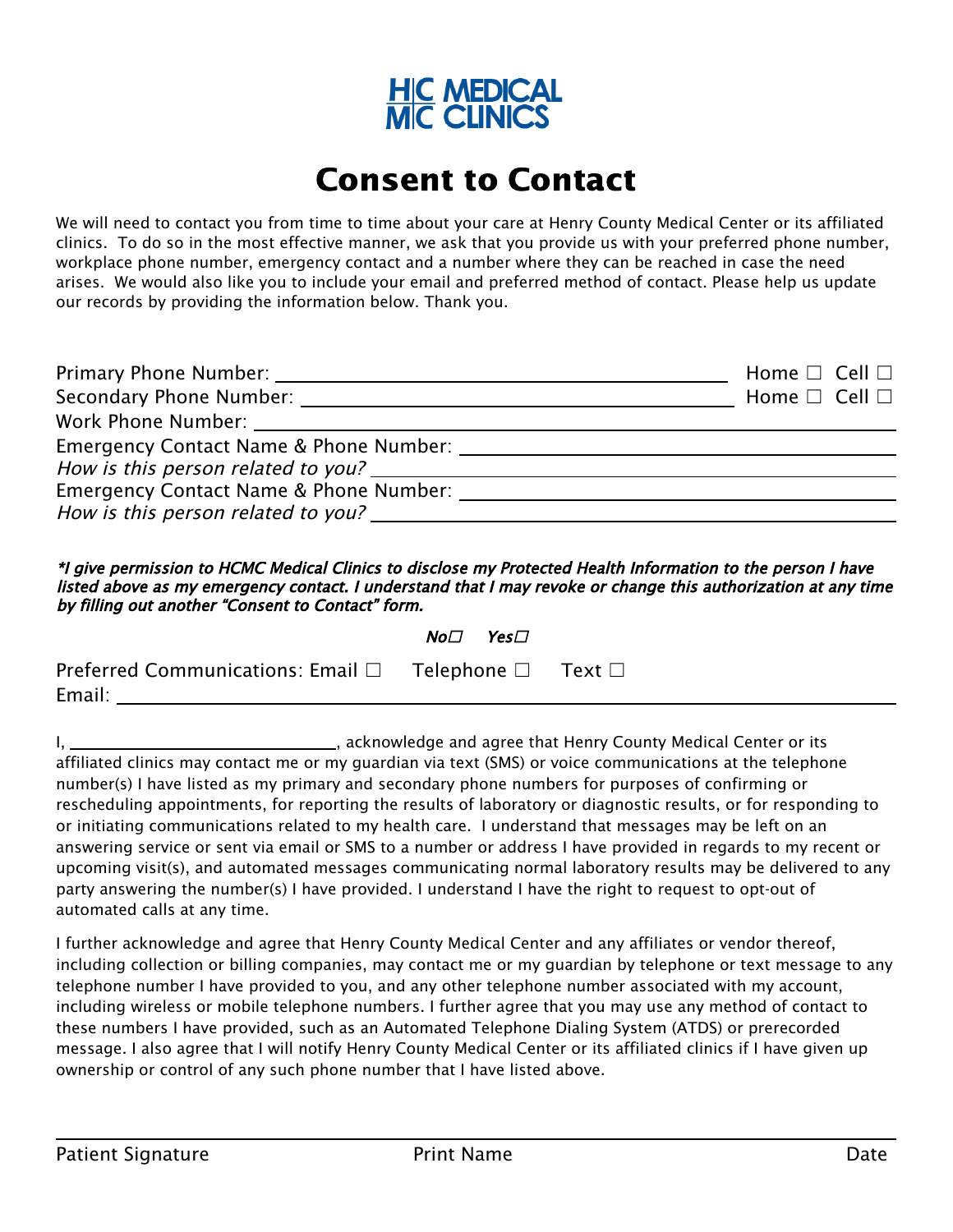

# **Consent for The Consent for America** Consent for

# Treatment

\*I hereby authorize Henry County Medical Center Clinics to render care, including diagnostic procedures, surgical and medical treatment, the use of medication, telemedicine visits, and other treatments deemed generally necessary in the professional judgment of Henry County Medical Center Hospital and Paris Behavioral Health Clinic. I understand that I have the right to participate actively in my healthcare, and I am encouraged to ask questions of anything unclear to me. I acknowledge that no guarantees have been or will be made to me as to the effect of such examinations or treatments on my conditions or treatments. I understand that I have the right to refuse any services at any time.

\*I understand that prescriptions will be sent electronically to my pharmacy or called into the pharmacy. All prescriptions issued will comply with State and Federal Law concerning the use of scheduled medications. This includes verification of my previous controlled medication history via the Tennessee Department of Health Controlled Substance Monitoring Database (CSMD). I agree to fully disclose all prescriptions for controlled substances I have received within the past 60 days.

\*I authorize the use of faxing or email to send my information to myself or to other parties that have a right to receive my information. I understand that every effort is made to protect my privacy, however, no absolute privacy guarantee is given when faxing or email is used.

\*Risk to women who are or may be pregnant: I understand that there are severe risks to unborn fetuses that are exposed to X-Rays and to the best of my knowledge I am not pregnant or believe there is any possibility that I may be pregnant. I will alert staff if this changes in the future.

I certify that I have read and understood the above statements and that I am the patient or the patient's legal guardian. This consent will remain effective until I revoke it in writing, which I may do so at any time.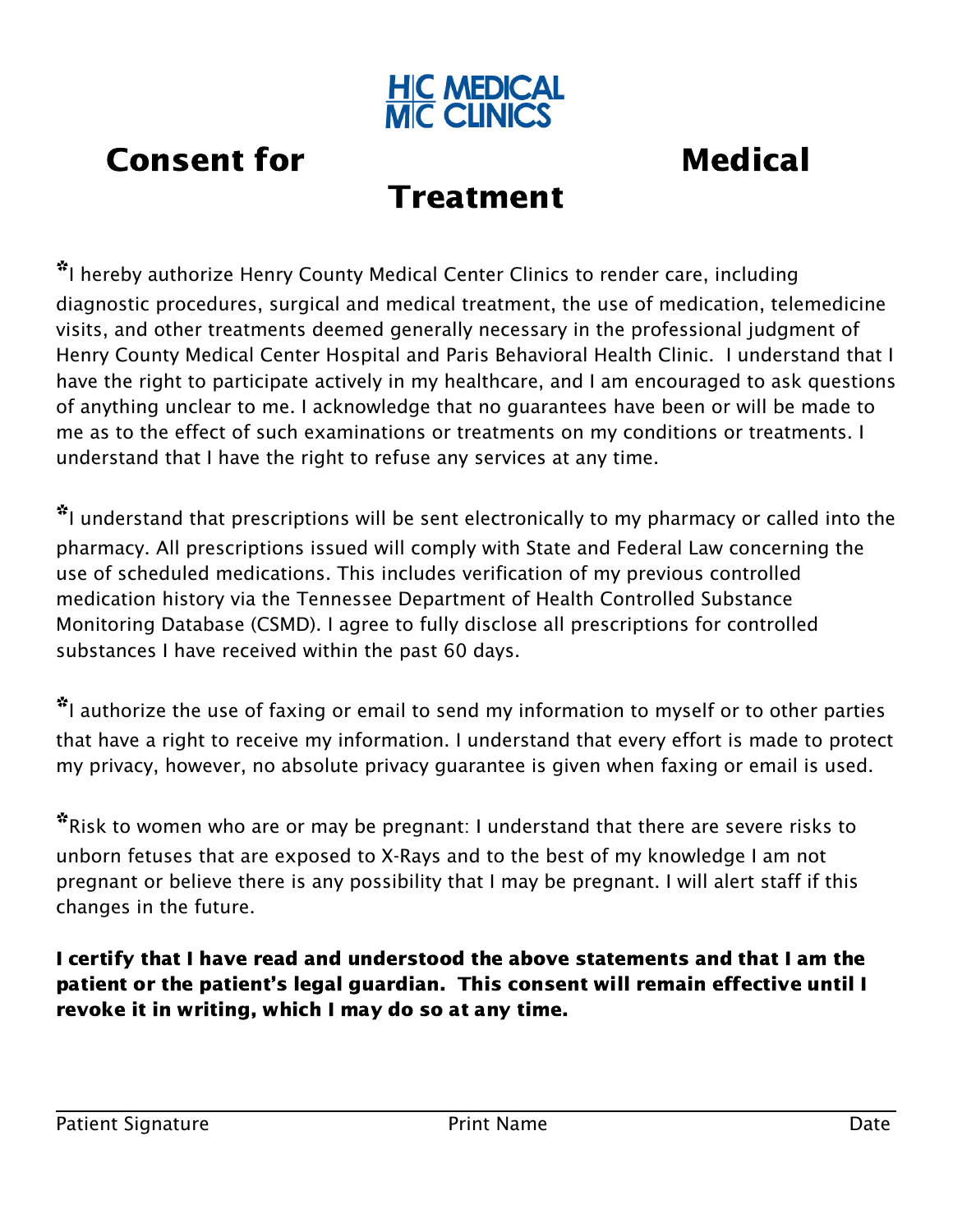

# Consent to Treatment of a Minor when Parents/Guardians are Temporarily Unavailable

The undersigned parent or legal guardian of The undersigned parent or legal guardian of (s) listed below to consent to treatment of the child, including, but not limited to, emergency, x-ray, anesthetic, or surgical services when I am not immediately available in person, or by phone. It is understood that this consent is given in advance of any specific diagnosis of treatment and allows the physicians/providers to diagnose and treat the child even when the parent or guardian is not present.

Person(s) who may consent to treatment (Please Print):

| Name: | <b>Relation to Child:</b>              | Phone:                                                                                                                                                                                                                              |
|-------|----------------------------------------|-------------------------------------------------------------------------------------------------------------------------------------------------------------------------------------------------------------------------------------|
| Name: | Relation to Child:                     |                                                                                                                                                                                                                                     |
| Name: | Relation to Child: Nellation to Child: | <b>Phone:</b> the contract of the contract of the contract of the contract of the contract of the contract of the contract of the contract of the contract of the contract of the contract of the contract of the contract of the c |
|       |                                        |                                                                                                                                                                                                                                     |

| Name of Parent of Legal Guardian: |        |          | Relation to Child: |  |
|-----------------------------------|--------|----------|--------------------|--|
| Contact Number: _                 |        | Address: |                    |  |
| City:                             | State: |          | Zip:               |  |

## This Consent is effective until withdrawn in writing by the child's parent or guardian.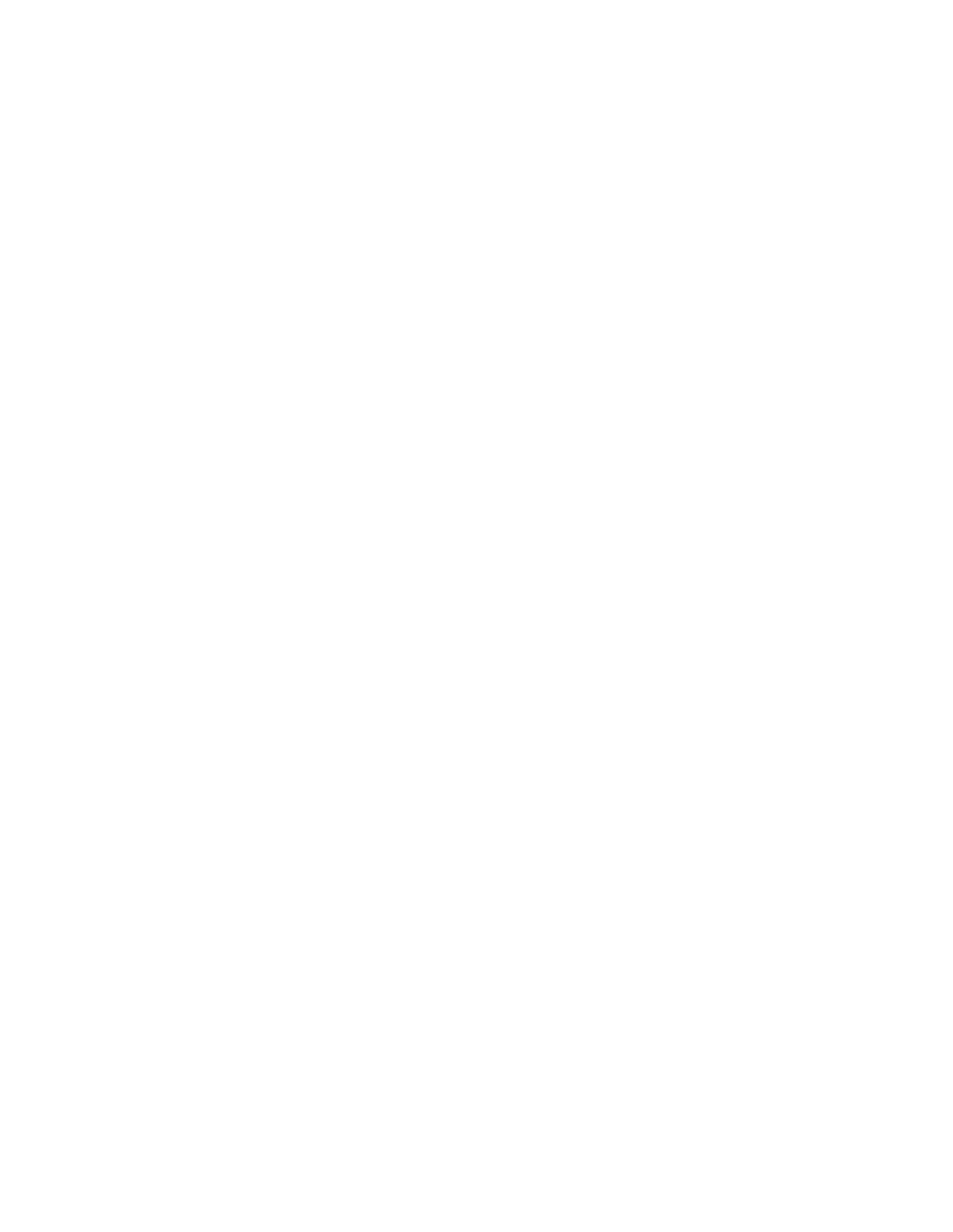

# Notice of Privacy Practices

This Notice describes how medical information about you may be used and disclosed and how you can get access to this information. Please review it carefully. You have the right to obtain a paper copy of this notice.

This Notice describes the privacy practices of Henry County Medical Center Clinics and the health care professionals who provide services.

## Patient Health Information

Under federal law, your patient health information is protected and confidential. Patient health information includes information about your symptoms, test results, diagnosis, treatment, and related medical information. Your health information also includes payment, billing, and insurance information.

## How We Use Your Patient Health Information

We use health information about you for treatment, to obtain payment, and for health care operations, including administrative purposes and evaluation of the quality of care that you receive. Under some circumstances, we may be required to use or disclose the information even without your permission.

## Examples of Treatment, Payment, and Health Care Operations

Treatment: We will use and disclose your health information to provide you with medical treatment or services. For example, nurses, physicians, and other members of your treatment team will record information in your record and use it to determine the most appropriate course of care. We may also disclose the information to other health care providers who are participating in your treatment, to pharmacists who are filling your prescriptions, and to family members who are helping with your care.

Payment: We will use and disclose your health information for payment purposes unless you have paid in full for a service and request the information not to be disclosed. For example, we may need to obtain authorization from your insurance company before providing certain types of treatment. We will submit bills and maintain records of payments from your health plan. If you have a legal claim against a third party for causing your injuries, we may file a hospital lien in court to collect payment from them.

Health Care Operations: We will use and disclose your health information to conduct our standard internal operations, including proper administration of records, evaluation of the quality of treatment, and to access the care and outcomes of your case and others like it.

## Special Uses

We may use your information to contact you with appointment reminders. We may also contact you to provide information about treatment alternatives or other health-related benefits and services that may be of interest of you.

## Other Uses and Disclosures

We may use or disclose identifiable health information about your for other reasons, even without your consent. Subject to certain requirements, we are permitted to give out health information without your permission for the following purposes.

- Required by Law: We may be required by law to report gunshot wounds, suspected abuse or neglect, or similar injuries and events.
- Public Health Activities: As required by law, we may disclose vital statistics, diseases, information related to recalls of dangerous products, and similar information to public health authorities.
- Health oversight: We may be required to disclose information to assist in investigations and audits, eligibility for government programs, and similar activities.
- Judicial and administrative proceedings: We may disclose information in response to an appropriate subpoena or court order.
- Law enforcement purposes: Subject to certain restrictions, we may disclose information required by law enforcement officials.
- Deaths: We may report information regarding deaths to coroners, medical examiners, funeral directors, and organ donation agencies.
- Serious threat to health or safety: WE may use and disclose information when necessary to prevent a serious threat to your health and safety or the health and safety of the public or another person.
- **Military and Special Government Functions: If** you are a member of the armed forces, we may release information as required by military command authorities. We may also disclose information to correctional institutions or for national security purposes.
- **Research:** We may use or disclose information for approved medical research.
- Workers Compensation: We may release information about you to workers compensation agencies and your employer to provide benefits for work related injuries or illness.

Fundraising: We may contact you, or allow an institutionally related foundation to contact you, for fundraising purposes. You can choose not receive or opt out of any communication regarding any fundraising.